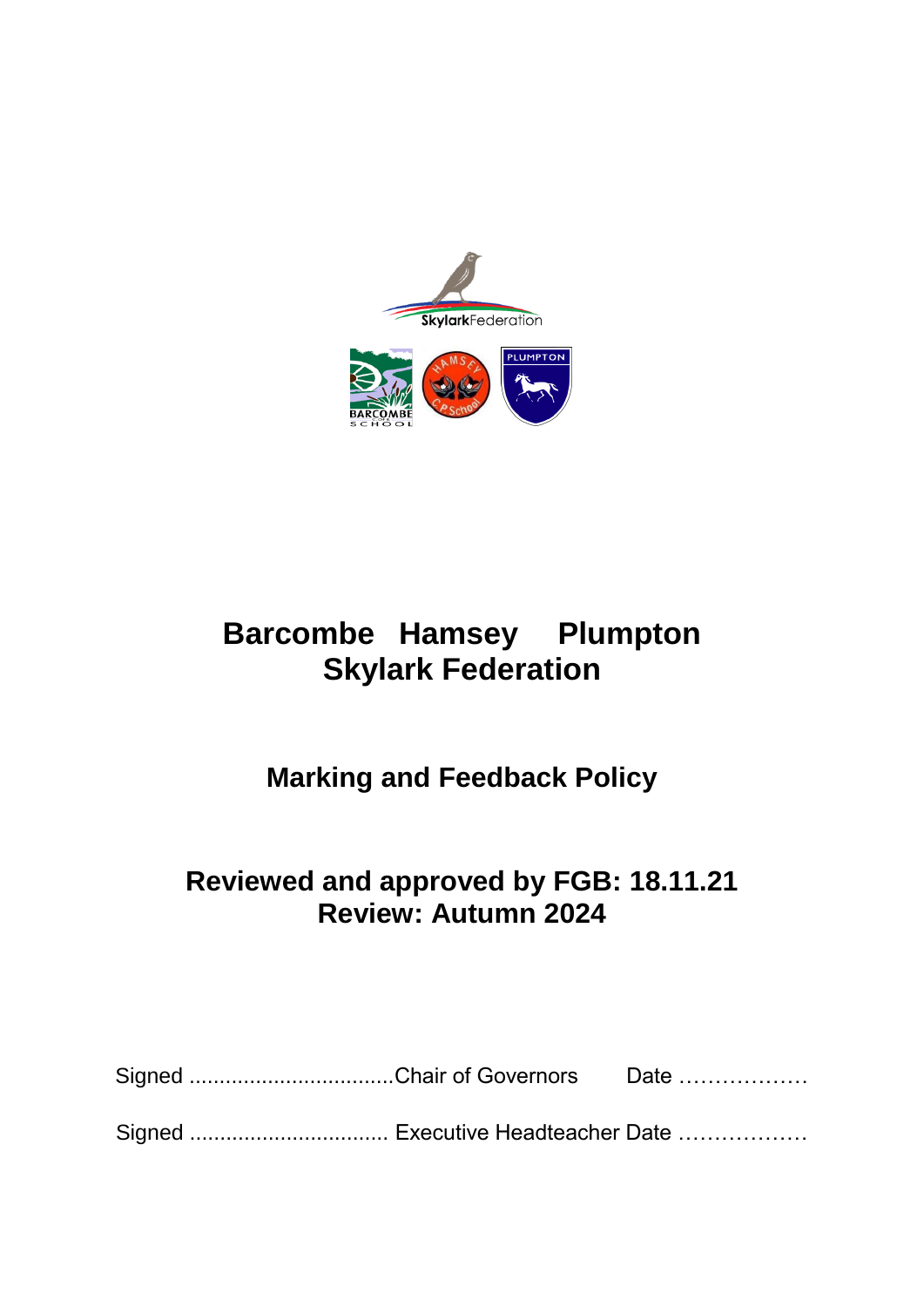## **The Purpose of the policy**

The purpose of this policy is to make explicit how the teaching team mark children's work and provide feedback. All members of staff are expected to be familiar with the policy and to apply it consistently.

## **The need for a marking policy**

It is important that the teaching team (consisting of teachers and teaching assistants) provides constructive feedback to children, both written and orally, focusing on success and improvement needs against learning intentions and success criteria. This enables children to become reflective learners and helps them to close the gap between what they can do currently and what we would like them to do.

## **Marking and feedback should:**

- 1. Be manageable for the teaching team and accessible to the children.
- 2. Relate to the learning intention (WALT) and success criteria.
- 3. Involve the teaching team working with the children.
- 4. Give recognition and praise for achievement and clear strategies for improvement.
- 5. Allow specific time for children to read, reflect and respond to marking where appropriate. This response should be made in purple pen or pencil, 'The Purple Pen(cil) of Progress'.
- 6. Respond to individual learning needs; taking opportunities to mark face-to-face where appropriate.
- 7. Inform future planning.
- 8. Use consistent codes within Key Stages.
- 9. Ultimately be seen by children as a positive approach to improving their learning.

## **The effect of marking and feedback on attainment**

Research has shown that consistent and effective marking, as documented in this policy, has a significant impact on raising achievement. Providing effective feedback is challenging. Research suggests that it should:

- be specific, accurate and clearly linked to the learning/WALT (e.g. "It was good because you..." rather than just "correct").
- compare what a learner is doing right now with what they have done wrong before (e.g. "I can see you were focused on improving  $X$  as it is much better than last time's  $Y...$ ").
- encourage and support further effort (getting a balance between support and challenge) and be given sparingly so that it is meaningful (as too much feedback can stop learners working out what they need to do for themselves).
- provide specific guidance on how to improve and not just tell students when they are wrong.
- be supported with effective professional development for teachers.
- Wider research suggests the feedback should be about complex or challenging tasks or goals as this is likely to emphasise the importance of effort and perseverance as well as be more valued by the pupils. Feedback can come from other peers as well as adults

## **The methodology of marking children's work**

Both summative and formative methods of feedback and marking are to be used. The following are acceptable examples of methods of marking and feedback: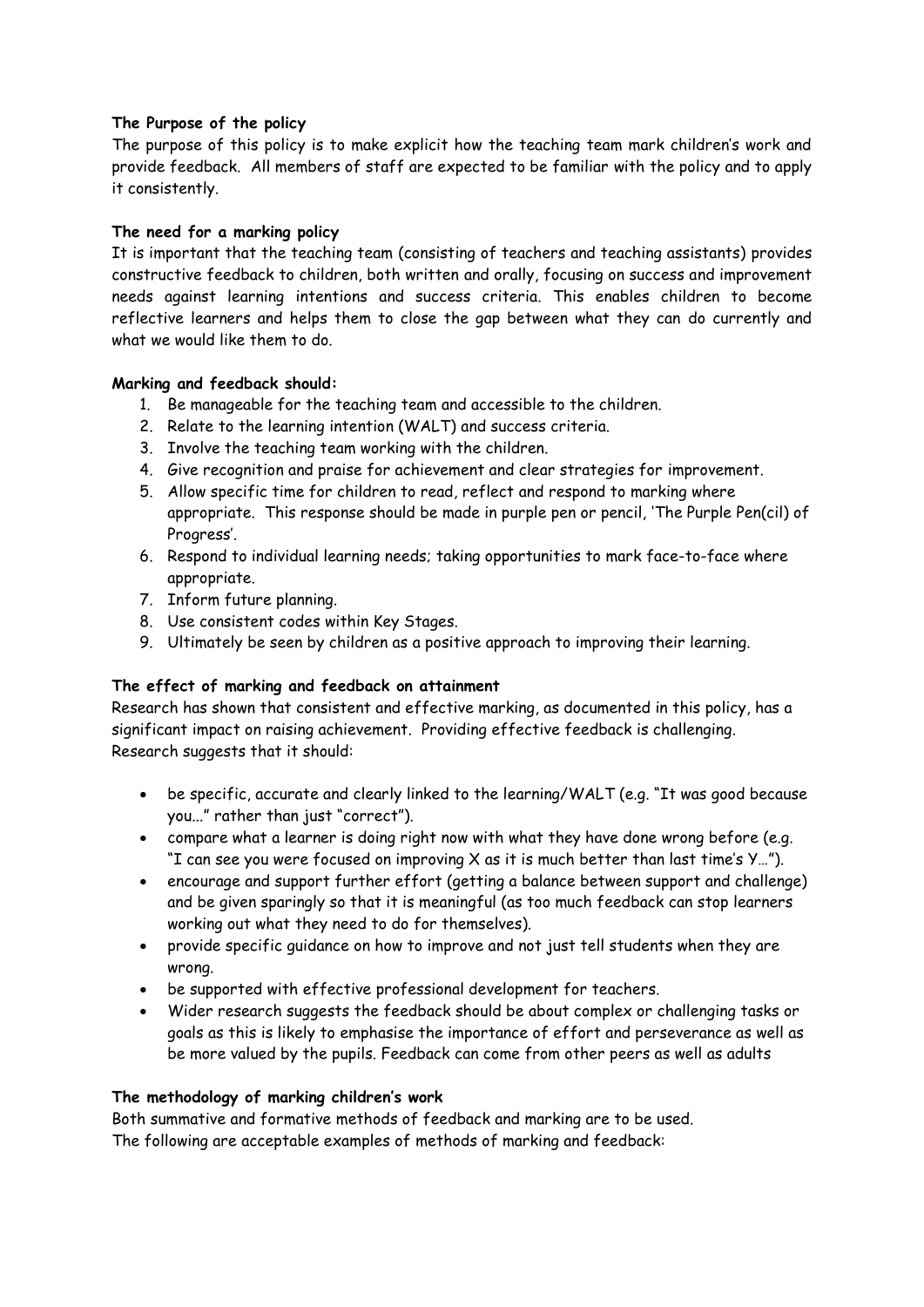## **Verbal Feedback/Conferencing**

It is important for all children to have verbal feedback from a member of the teaching team from time to time. This dialogue should be motivational and focus upon successes, areas for development and to set targets for future learning.

Conferencing will happen when small groups of children have similar misconceptions or errors in their work. The children will receive verbal feedback and work alongside an adult to work on the specific target or area for improvement.

Any verbal feedback to be indicated in books with the sign 'VF' written alongside any additions or edits children have made in purple pen.

## **Live marking**

This is when teachers spend time within the lesson reviewing pupils learning and giving instant verbal or written feedback depending on the individual child.

Focus groups are to receive live marking every day (in English and Maths). This will be reflected in the quality of the piece of work produced.

## **Self and peer assessment**

Children take responsibility for reviewing and analysing their own work for successes and areas for improvement. Teachers to model and train children to self and peer assess as they progress through the school.

Possible ways this will happen:

-Breaks in the middle of lessons for children to re-focus on the LO of the lesson and self or peer assess work completed so far

-Work shared under visualiser. The teacher/child explains their choices and identifies successes and improvements and the rest of class continue to peer assess (to be done in a positive way with permission of the child)

-Self-assessing against the SC/WALT

-As a summative tool at the end of the lesson for pupils to review their own/their partners work through verbal or written feedback.

Peer assessment partners are to be changed regularly to ensure all children are receiving quality feedback

## **Marking and feedback given by members of the teaching team other than teachers.**

Where a member of the teaching team other than the class teacher has been involved in the child's learning, the work should be initialled and commented on where appropriate, such as when a TA has been working with a small group or an individual. The work should be marked closely to the WALT and success criteria. If a TA has been working with a Reading Group it is expected that they will make relevant comments in their reading records and in the teacher's assessment file.

## **Quality Marking.**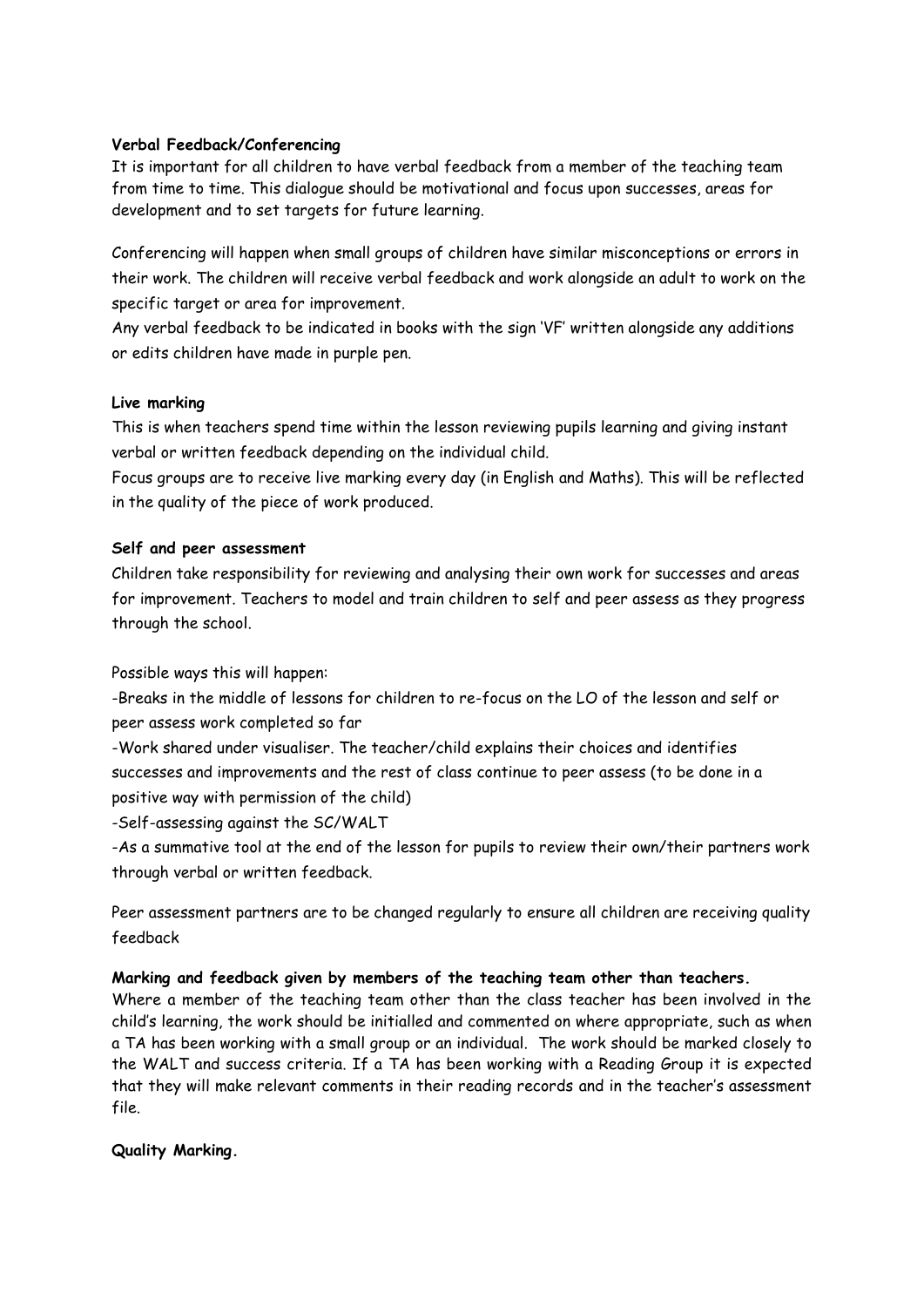When marking to evaluative, Teachers should focus first and foremost upon the success criteria of the task (WALT). The emphasis should be on both successes against the learning intention and the success criteria and/or the improvement needs of the child. Quality marking will happen at least once a week and/or when children complete lengthy pieces of writing.

When quality-marking teachers could:

- 1. Read the entire piece of work and tick or dot the SC and WALT to indicate achievements.
- 2. Give written feedback indicating successes (tickled pink) and a focussed comment which will help the child improve future learning or correct an error (green for growth).
- 3. Spelling, punctuation and grammar **need not** be marked in every piece of work, but it is expected that repeated issues be addressed.
- 4. Symbols may be used as shorthand when marking, but if they are, pupils need to be clear about what the symbols represent. Suggested symbols are provided in the appendices. KS1 may use school specific symbols rather than lengthy green comments if children can not read
- 5. Future work should reflect that previous green for growth comments have been addressed.

## **Expectations and outcomes for marking**

Live marking and conferencing are to be used in conjunction with deep/quality marking.

- Deep/quality marking will take place **at least once a week** and/or when a child has completed a substantial piece of writing. In lower KS1 this might be a record of a conversation the teacher has had with the child. Successes should still be outlined in pink and next steps in green.
- Live marking/verbal feedback will take place **daily** as the teacher/TA works alongside a group of children. This may be accompanied by a small written comment from the adult, if necessary.
- Conferencing is to take place **at least once a week** where the teacher works with a small group to address a misconception or further challenge children. Again, this may be accompanied by a small written comment, if necessary.

#### **Marking and Feedback in the Early Years Foundation Stage**

In the Foundation Stage, marking and feedback strategies include:

- Verbal Praise
- **Stickers and stamps**
- Written annotations, short and narrative observations (written). A record of what the verbal feedback was.
- Annotation and photographs by staff
- Oral dialogue with children about their play, work or special books

#### **Children's response to the comments**

When appropriate, children should be given time at the start of a lesson to read and consider the written feedback the teacher has provided. Children should be encouraged to ask for clarification, if they do not understand a comment and should be clear about what they need to do in their next piece of work, as a result of the feedback they have received.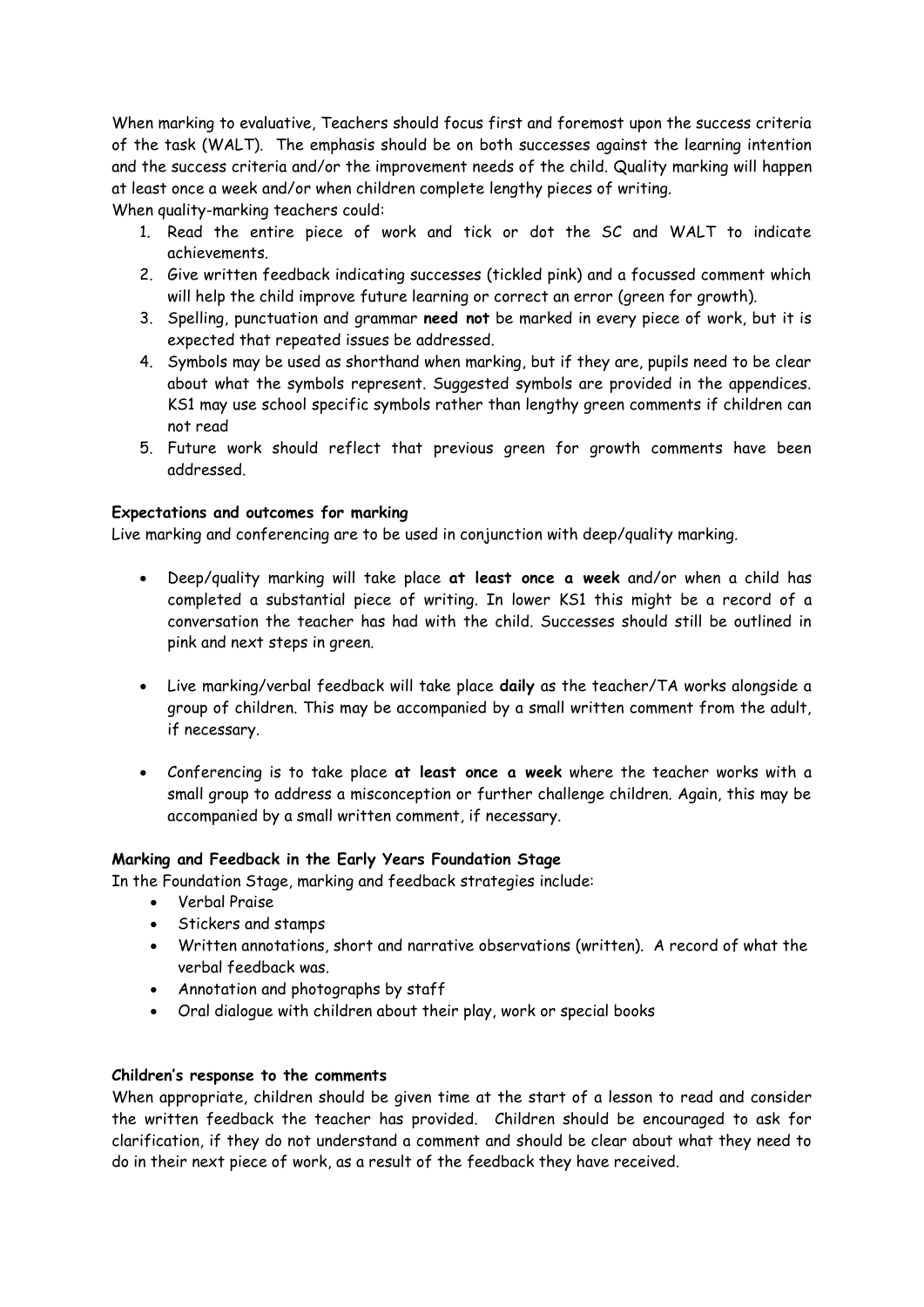Children should be encouraged, where appropriate, to respond to the written feedback, either verbally, by writing a reply or by completing a task set by the teacher. This response should be made in purple pen or pencil, The Purple Pen(cil) of Progress.

## **Monitoring and evaluating this policy**

This policy will be monitored through further consultation of staff and through the planned reviews. Children's workbooks will be monitored by the SLT group and subject leaders, with written and verbal feedback given to individual members of staff. Where appropriate, subject leaders will highlight good practice and areas for development, in a summary document, for all staff to consider and discuss. Subject leaders will monitor subject specific marking as part of their monitoring role.

## **Subject Specific Marking and Feedback**

Within certain subjects, aspects of this policy may not apply or require further detail. The following guidance is in addition to the requirements of this policy.

Where WALTs are explicit, marking should be against these and will consist of ticks/stickers/ stampers next to the WALT clearly set out in the book (this may be a sticker or piece of paper with the WALT on).

## **Mathematics**

The purpose of marking is primarily diagnostic. It will inform the day to day planning for the teacher. It will communicate to the child whether or not she / he is successful and will act as a motivator. Comments will reflect the stage of mathematical thinking that the child is at and will encourage further development.

\*In Mathematics all pieces of work should be marked. Corrections should be clearly identified and children should not rub out wrong answers and put in the correct ones. As in Literacy, detailed marking should take place in Mathematics at least once a week. Dependent on the outcome of their learning, children should be provided with a green for growth comment which could be a challenge or next step. This response should be made in purple pen or pencil, The Purple Pen(cil) of Progress.

### **Investigative and Practical work**

Where a child has undertaken an investigative or practical task, there should be a quality comment, which reflects their formative and summative assessment. Pupils should be given the opportunity to self-evaluate each objective using an age appropriate method (tickled pink/green for growth). Success criteria self/peer/teacher assessment sheets should be used for these investigative activities.

#### **Literacy**

We need to show the children that their writing has a genuine audience, someone who is interested in what she or he has to say and is not reading their work merely to find errors. Children need to feel their writing is valued. Comments can be made verbally or in written form to communicate their message. In the case of very young children, feedback needs to be as immediate as possible. Replying to children's work by sharing our own experience shows that the writing has a reader who is not passive but wants to share the experience and ideas. By making a pupil aware of the needs and responses of the reader, we can show her or him areas which can be developed.

We believe that correcting has its place in marking but only when it contributes to an improvement in a pupil's work. Errors need to be pointed out if a pupil is to improve her / his work; which errors and how many will depend on many factors.

We constantly assess the children's work, establishing their achievements. Pupils should be given the opportunity to self-evaluate each objective using an age appropriate method (tickled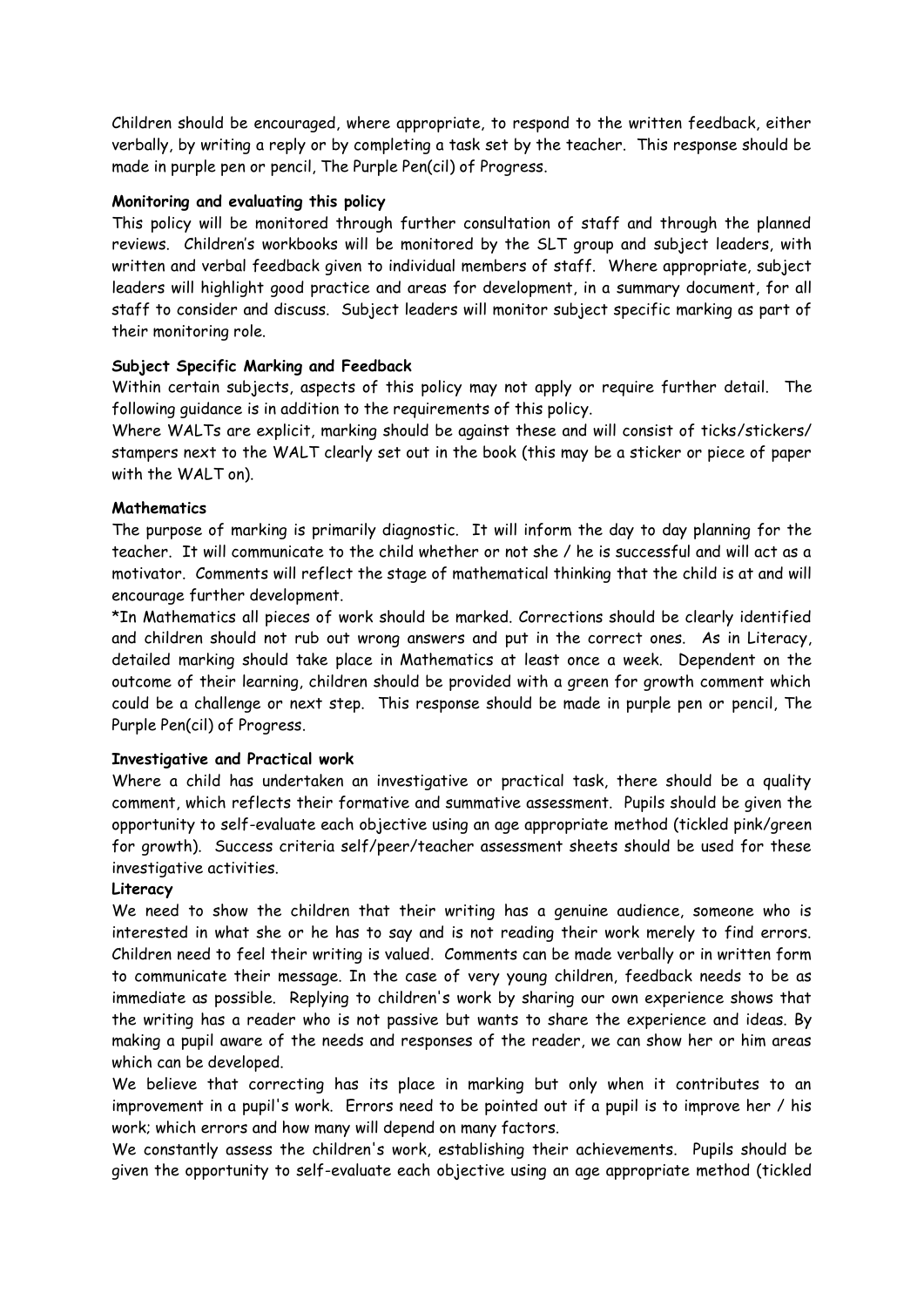pink/green for growth). For weekly 'Big Writing' sessions, success criteria self/peer/teacher assessment sheets should be used.

## **Science, RE, Geography, History, DT**

Marking should be specific to skills highlighted in the lessons and subsequent follow up work. Pupils should be able to use the comment and advice to further develop their skills. They should be helped to understand the purpose of any comments made. Focused marking or feedback should be related to the objectives of the lesson and not necessarily based upon language and spelling.

## **ICT**

Samples of work used for ICT feedback should be annotated with the ICT WALT rather than the curriculum area intention that it may support. The focus should be on the level of skill the child has used rather than the necessary outcome. Much of 'marking' in this subject should be oral feedback.

## **Vocabulary**

Where subject specific vocabulary is written, this should be correctly spelt.

## **PE, Music and Drama**

Subjects such as PE, Music, Drama etc., should use oral feedback to support the children's learning and development. This could also include opportunities for the children to positively evaluate the work of their peer's performance. If written work is completed, the principles of quality feedback and marking should be applied.

## **Non-Negotiables when marking**

- Marking should be done as soon as possible after a piece of work is finished, or as the work is being completed in the case of live marking, and, in most cases, before the next piece of work is set.
- 'Tickled Pink' and 'Green for Growth' are used to highlight which aspects of the work were done well (tickled) and where the child could improve (growth). This approach can be used against the WALT and the Success Criteria.
- Children should not rub out mistakes in maths, but write out the question again if appropriate and then write the answer.
- Written marking should help the child reflect on their work. It should not consist of isolated words such as 'good', 'lovely' or 'wrong'.

Updated: Stewart James: September 2018

#### **What the marks on your work mean**

Good or Very Good

\_\_\_\_\_\_\_\_ Needs improving

 $\wedge$  Insert extra letter, word or information

**P** Punctuation – you have forgotten to use something

 $(. \cdot | ? " " : )$ 



- Circle incorrect use of capital letter, or where a capital letter is needed.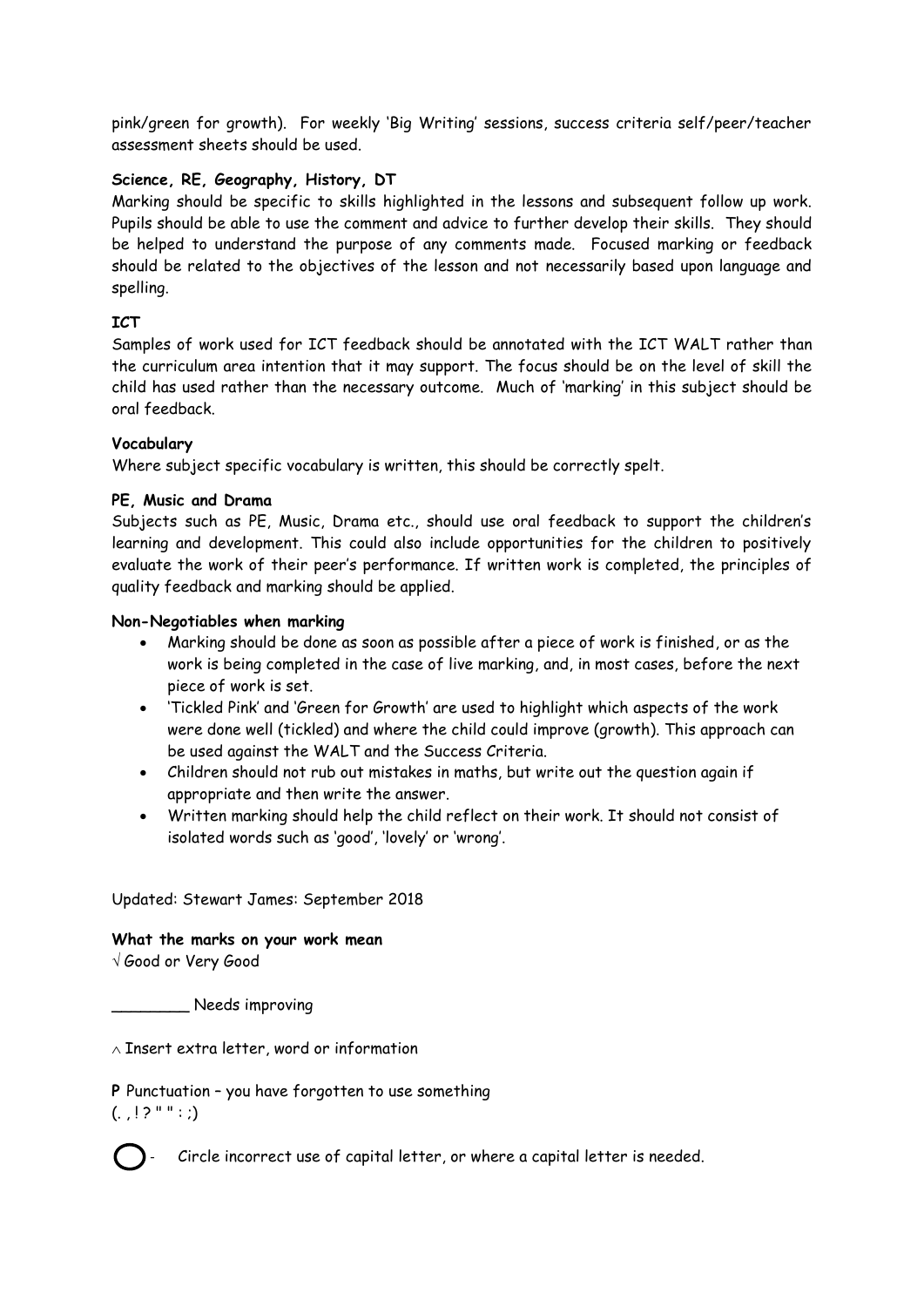**//** New paragraph needed

**Sp** Spelling mistake - indicate in the margin (word could be underlined) or at the end of the piece of work for higher achieving pupils.

**S** Work was supported/guided

**VF** Verbal feedback given.

**T√** A target has been achieved. (Reference with date should be made on target sheets)

**Pink** 'Tickled Pink' for meeting a success criteria

**Green** 'Green for Growth' where a success criteria not met

**Purple** 'Purple Pen(cil) of Progress' – children's response to 'Green for Growth'